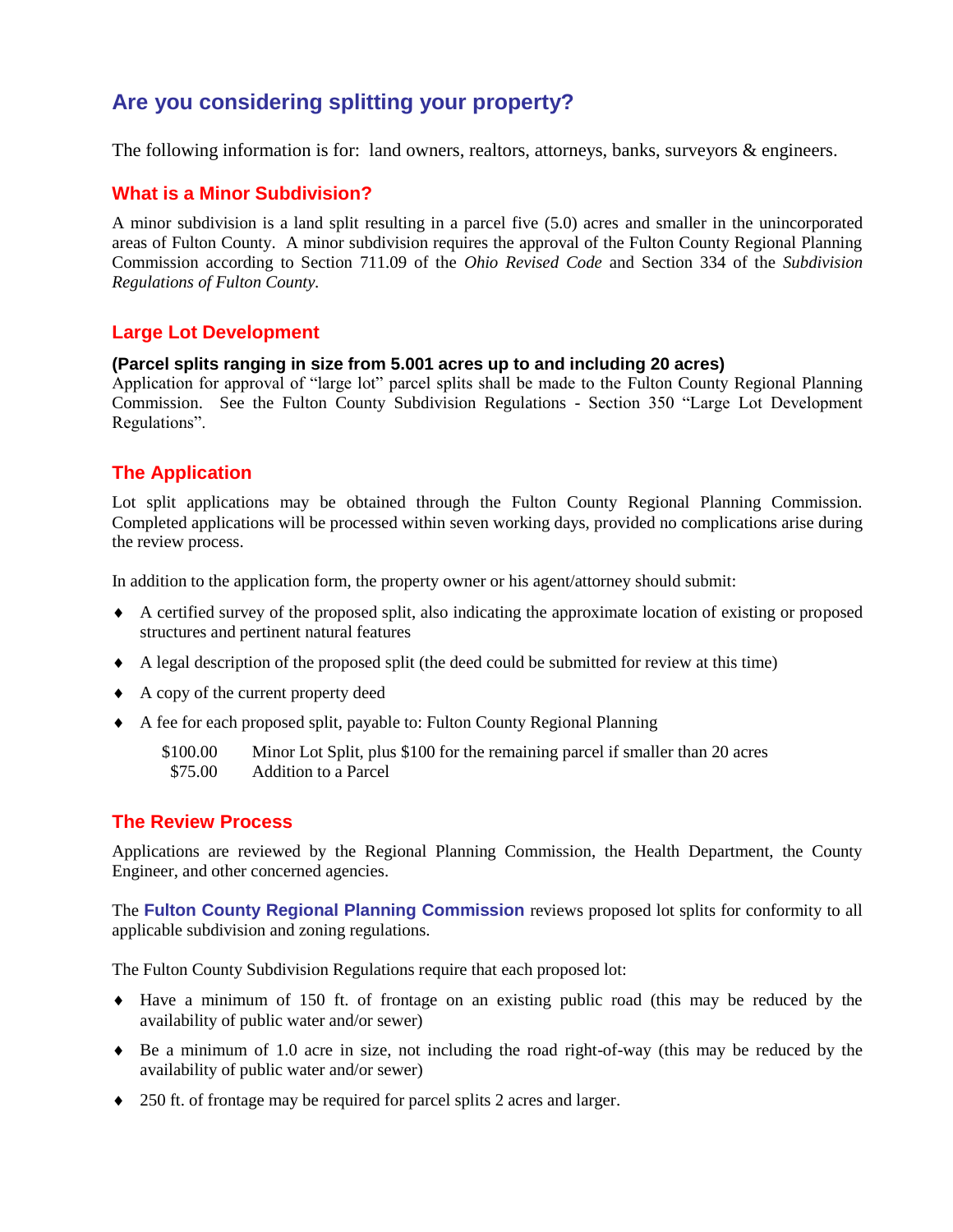#### Access Management

All roadways in Fulton County are classified according to traffic count. New driveways and roadways shall be located based upon the existing speed limit and road classification. Please contact the Engineer's Office or Planning Commission regarding distance between access points onto a roadway. Contact the R.P.C. Office to obtain a driveway permit application.

#### Floodplain Regulations

Contact the Regional Planning Commission office to determine if the property lies within a flood plain. A "Special Flood Hazard Area Development Permit Application" may be required, along with a topographic survey.

The **Fulton County Health Dept.** reviews each proposed split for approval of the water supply and private sewage disposal system(s).

The following requirements apply to minor lot splits (5 acres and smaller):

#### On-Site Sanitary Systems

- A soil evaluation shall be conducted.
- All components of the sewage disposal system must be on the same lot as the dwelling, and adequate land must be available to replace the system should it become necessary.

#### Water Supply

 All proposed minor lot splits must have an approved water supply prior to closing on the property, unless the sale is for agricultural purposes.

#### (Parcel splits ranging in size from 5.001 acres up to and including 20 acres)

A water supply is not required for "large lot" parcel splits, unless the Fulton County Health Dept. determines that unique circumstances exist. A soil evaluation is required for residential or commercial development.

For parcel splits with existing dwellings, all components of the sewage disposal system must be on the same lot as the dwelling, and adequate land available to replace the system should it become necessary.

The **Fulton County Engineer's Office** insures that the proposed split, if located along a county ditch, will not interfere with the operation and maintenance of the drainage system. In addition, the natural and man-made drainage systems are examined to ensure that the proposed split will not create an undue burden on the systems. The Engineer's Office also issues driveway permits for county roads.

## **Zoning**

Although the Subdivision Regulations apply throughout the county, zoning is not countywide. Amboy, Fulton, York and Franklin Townships are "County" zoned, while Chesterfield, Clinton, German and a portion of Swancreek Township are "Township" zoned. The remaining townships are not zoned.

- In the zoned areas of the county, only one residence per parcel is allowed.
- A **development permit** is required in all non-zoned areas of Fulton County.

For more information on zoning, contact the appropriate zoning inspector, or the Regional Planning Commission.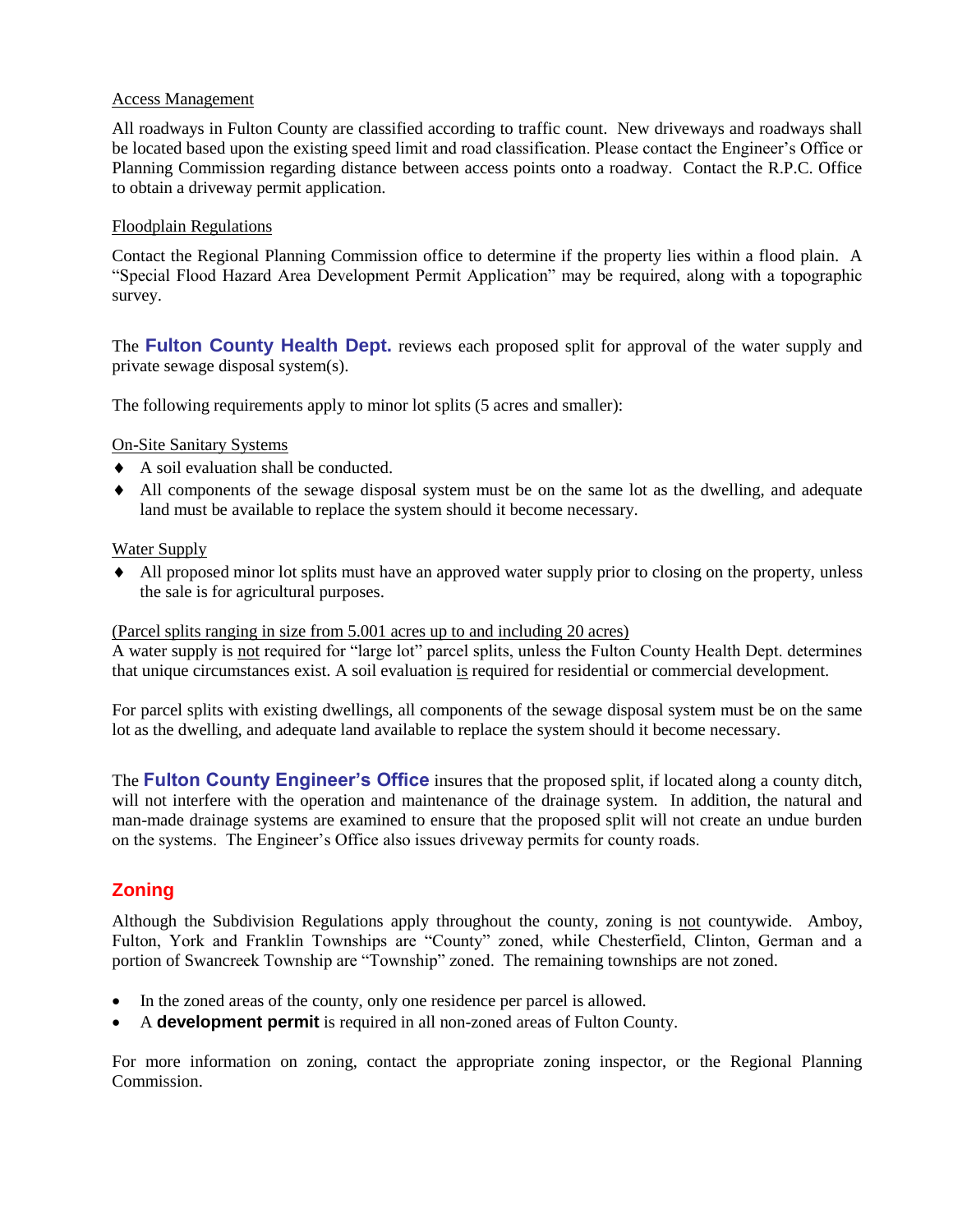# For more information contact:

#### **Fulton County**

## **Regional Planning Commission**

123 Courthouse Plaza, Suite 1 Wauseon, OH 43567 Phone: 337-9214 Fax: 337-9297

#### **Fulton County Health Department**

606 S. Shoop Ave. Wauseon, OH 43567 Phone: 337-0915 Fax: 337-0561

#### **Fulton County Engineer's Office**

9120 Co. Rd. 14 Wauseon, OH 43567 Phone: 335-3816 Fax: 335-1091

#### **County Zoning Inspector**

Tom Hall 335-6432

**Clinton Twp. Zoning Inspector**  Richard Unger 335-8961

#### **German Twp. Zoning Inspector**  Stephen Lange

583-0031

# **Swan Creek Twp. Zoning Inspector**

Walter Hallett, Jr. 822-4371

#### **Chesterfield Twp. Zoning Inspector**

David Wright 337-9214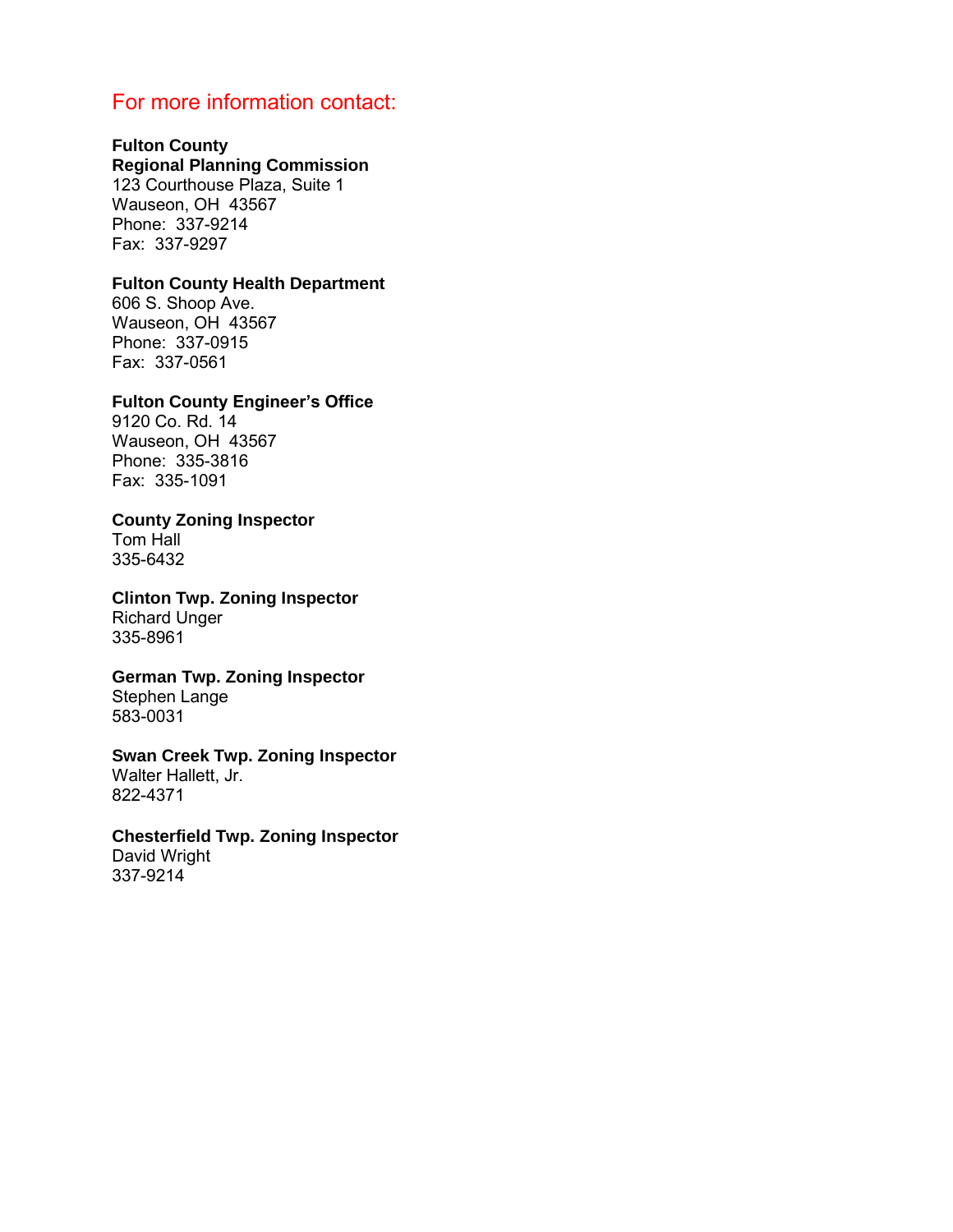

# Fulton County Minor Subdivision Approval Form

|                                                                            | <b>PRINT</b>                                                                                                 |
|----------------------------------------------------------------------------|--------------------------------------------------------------------------------------------------------------|
|                                                                            | <b>Fulton County Minor Subdivision Approval Form</b><br>(For All Parcel Splits Up to and Including 20 Acres) |
|                                                                            |                                                                                                              |
| Phone #: $\qquad \qquad$                                                   |                                                                                                              |
| Property Owner:                                                            |                                                                                                              |
|                                                                            |                                                                                                              |
|                                                                            |                                                                                                              |
|                                                                            |                                                                                                              |
|                                                                            |                                                                                                              |
|                                                                            |                                                                                                              |
|                                                                            |                                                                                                              |
| Existing Home Site <b>Similarly</b> For Agricultural/Recreational Use Only | <i>Special Comments:</i>   Undeveloped   Parcel Addition   Involves an Easement                              |
|                                                                            |                                                                                                              |
| Other:                                                                     | <u>PRINT</u>                                                                                                 |
|                                                                            |                                                                                                              |
| Last Day For Review: _______________                                       |                                                                                                              |
| Approved<br>Denied<br>Action Taken:                                        |                                                                                                              |
|                                                                            |                                                                                                              |
| □ Copy of Proposed Deed Submitted to Auditor                               | Health Dept has Reviewed<br><b>Engineer Has Reviewed</b>                                                     |
| Copy of Existing Property Deed Attached                                    | <b>Trustee Notified</b><br>Exempt Agri/Rec. Lot                                                              |
| Development or Zoning Permit Notification                                  |                                                                                                              |
| Review Lot Frontage/Acreage Requirement                                    |                                                                                                              |
|                                                                            |                                                                                                              |